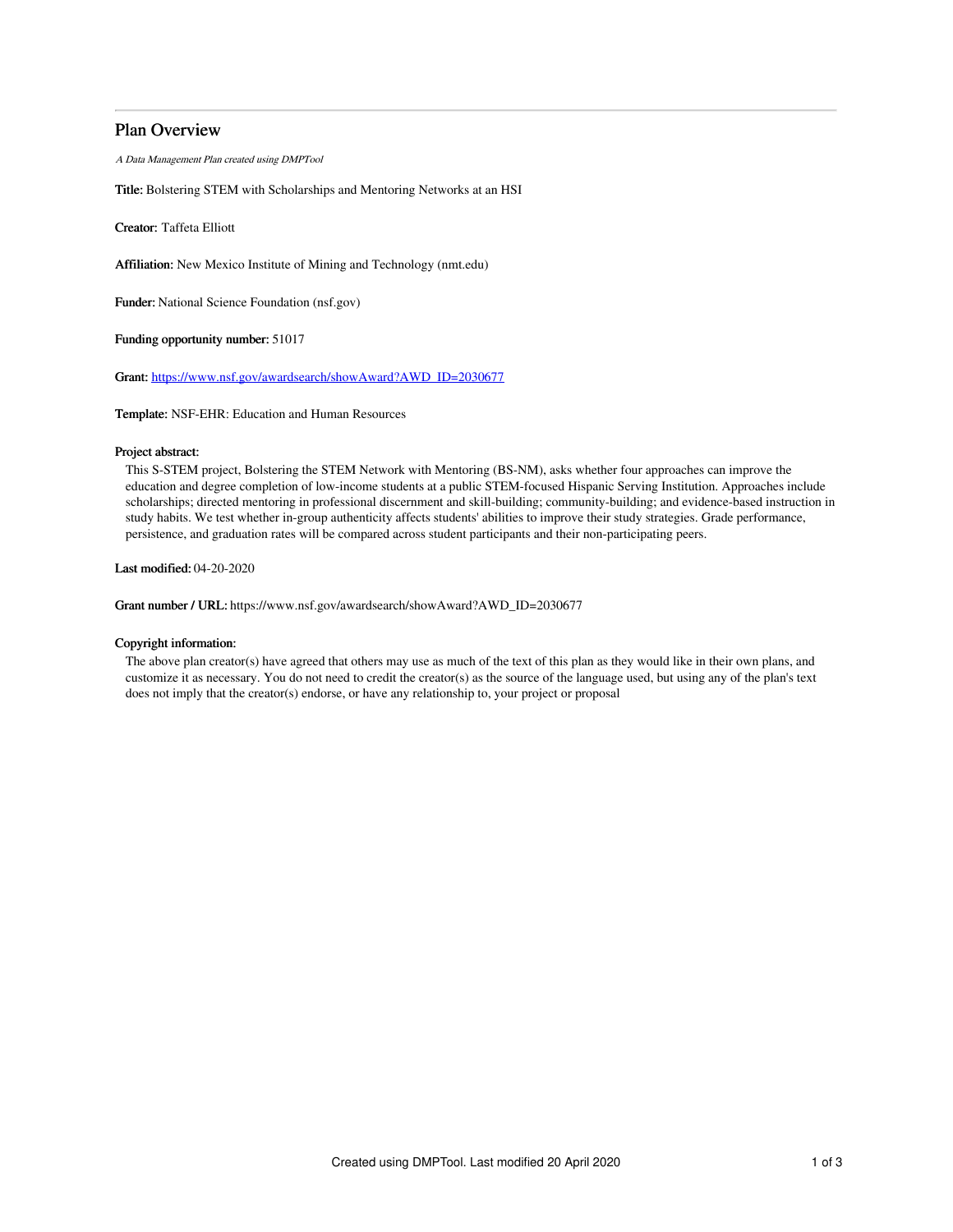## Roles and responsibilities

#### Specify the roles and responsibilities of all parties with respect to the DMP activities.

Roles for the directed mentoring dinner workshops Bolstering the STEM Network with Mentoring (BS-NM): Bruce J. Harrison (PI) will manage the project. Taffeta Elliott and Brian Borchers will design, collect, and analyze surveys of student satisfaction, cohesion, career plans, and measures of career knowledge. Peter Mozley will assess the involvement of the Office of Student Learning and other student support services.

Roles for the S-STEM scholarships: Bruce J. Harrison, Taffeta Elliott, and Brian Borchers will request deidentified student FAFSA information and grade performance from the Financial Aid Office and the Registrar's Office. Comparisons will be made between S-STEM scholarship recipients and other matched students.

Roles for the experiment on in-group authenticity in early intervention videos that give evidence-based instruction on college study strategies (Study Strategies for Efficient Learning, SSEL): Taffeta Elliott will design the video stimuli, oversee their presentation to randomly assigned first-year undergraduates, assess their participation, and analyze their de-identified coursework and grade performance as supplied by Institutional Research and/or instructors in courses. Peter Mozley will coordinate use of the LMS.

## Types of data or products

Specify the types of data or products that will be generated (e.g., test scores, survey responses, images, data tables, video or audio data, sftware, curricular or exhibit materials). BS-NM: Surveys in this project will generate student responses about satisfaction, cohesion, career plans, and pre- and post-test measures of career knowledge. The data will be de-identified, unless participants choose to identify themselves.

S-STEM scholarships: Processed data summarizing student FAFSA information and grade performance for both S-STEM scholarship recipients and other matched students. The data will be de-identified, unless participants choose to identify themselves.

Experiment on Study Strategies for Efficient Learning, SSEL: Processed data assessing student participation, and analysis of their de-identified coursework and grade performance as supplied by Institutional Research and/or instructors in courses.

### Data storage, preservation, and sharing

#### Specify how data or products are to be stored, preserved, and shared.

While the data are processed and managed, data files will be kept on a password-protected local network behind a firewall, accessible only by the study investigators from computers located in the locked offices of the PIs.

We will retain the de-identified datafiles with coded identifiers indefinitely. The encrypted drive containing data files is password-protected. Two years after project completion, the processed, de-identified data will be made publicly available on the student success website of Academic Affairs at New Mexico Tech.

After publication related to this project, we will deposit the scholarly journal articles in the NSF Public Access Repository.

## Restrictions on data or product storage, access, preservation, or sharing

#### Specify any restrictions on data or product storage, access, preservation, or sharing

Taffeta M. Elliott, J. Bruce Harrison, Brian Borchers, and Peter Mozley will own the copyright and IPR of new data we generated. The data will be licensed for reuse under Creative Commons (CC BY version 4.0).

### Data formats

Specify what data formats will be used (e.g., XML files, websites, image files, data tables, software code, text documents, physical materials). Data formats will be open, document standard filetypes, including PDF and CSV format. Filename conventions will be used to keep track of version changes.

#### Period of data retention

Specify how long access to data and products, and sharing of data or products, will be maintained after the life of the project, and how any associated costs will be covered and by whom.

Data will be maintained at least 5 years, and possibly indefinitely, depending on interest expressed by others.

### Third-party preservation

If data or products are to be preserved by a third party, please refer to their preservation plans if available.

Question not answered.